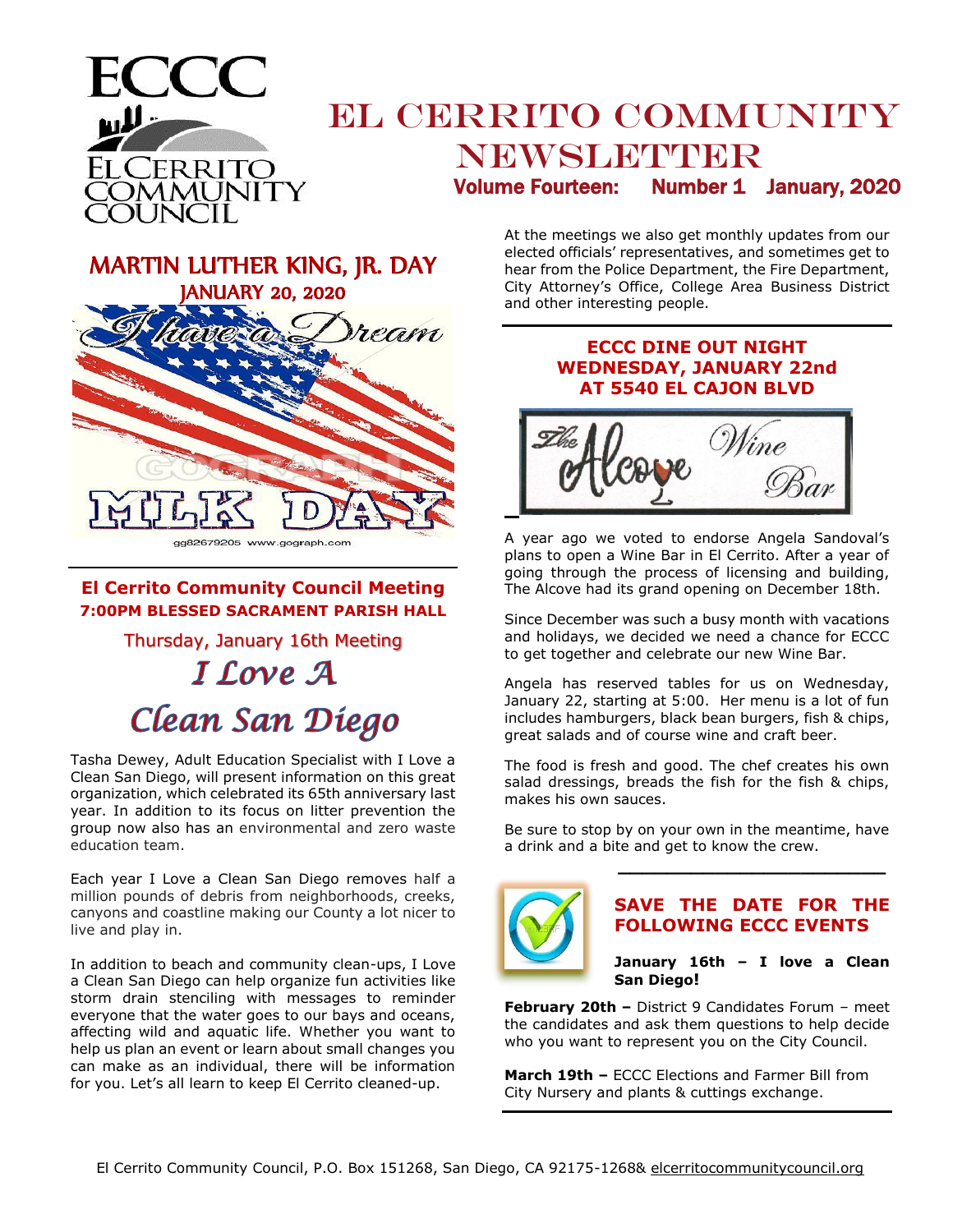## **MAKE A DIFFERENCE IN 2020 JOIN THE BOYS & GIRLS CLUB CHANGING LIVES**

If you are thinking of volunteering your time to an organization this year, please remember the Boys & Girls Club (B&GC). They provide a variety of opportunities, including individuals, groups and teens.

This organization takes time to match up its big and little brothers and sisters so both will have a great time getting to know each other and spending time together. The children are many times living with a single parent so by participating in B&GC they get to learn important life lessons from another adult. In general, men will be matched to be a big brother with boys and women will be matched as a big sister with girls. There are more boys in need of a big brother than girls needing big sisters.

Many of these boys need a man in their life to help teach them things they are interested in: how to use tools, cars, play sports, learning the rules of the games, how to throw footballs, baseballs, shooting baskets. Volunteer opportunities for sports leagues and service projects are also available.

Apply online at [https://www.sdyouth.org/volunteer;](https://www.sdyouth.org/volunteer) Phone: 858.866.0591; Fax: 858.866.0595; Email: info@SDYouth.org

**\_\_\_\_\_\_\_\_\_\_\_\_\_\_\_\_\_\_\_\_\_\_\_\_\_\_\_\_\_\_\_\_\_\_\_\_\_\_**



Just a reminder that you can be part of the solution. When you see a problem use the *Get It Done San Diego*  website or App to report it to the City. To make City departments more efficient and accessible for all San Diego residents, the *Get It Done San Diego* app lets you report problems and request improvements in the neighborhood with your phone.

With the App, you can take and upload photos related to over 20 nonemergency problems with roads, street lights, traffic signals, graffiti, and more. The *Get It Done* app uses GPS information to automatically update the address and location of problems. After uploading the photo, one simply has to identify a few details about the problem and click Submit.

The app allows the City to link the user to City crews. Your report and others on the same matter creates a work order through a Customer Relationship Management (CRM) software system. The individual is notified about the progress of an issue. The City is also going to be able to start to track consistent problems and be able to be proactive in finding solutions Visit [https://www.sandiego.gov/get-it-done.](https://www.sandiego.gov/get-it-done) Download from the [Apple App Store](https://itunes.apple.com/us/app/san-diego-311/id1065050595?ls=1&mt=8) or [Google Play](https://play.google.com/store/apps/details?id=com.connectedbits.sd311)

## **HELPFUL SAN DIEGO PHONE NUMBERS**

CITY COUNCIL, District 9 Council Member **Georgette Gomez** . . . . .619-236-6699 [georgettegomez@sandiego.gov](mailto:georgettegomez@sandiego.gov) El Cerrito Representative – Christopher Vallejo

SAN DIEGO POLICE Non-Emergency - 619-531-2000 EMERGENCY – 911

POLICE COMMUNITY RELATIONS **Mid-City Division Officer - Terry Hoskins** [THoskins@pd.sandiego.gov](mailto:THoskins@pd.sandiego.gov)

Desk Phone. . . . .619-516-3091 (Non-Emergency) . . . . .619-516-3000

**Eastern Division Officer - John Steffen**

jmsteffen@pd.sandiego.gov Desk Phone. . . . . 858-495-7971 (Non-Emergency). . . . . 858-495-7900 Abandoned Vehicles. . . . .858-495-7556

Balboa Park Information . . . . .619-239-0512 Beach & Bay Advisory . . . . . 619-239-0512 Construction/Building Permits . . . . .619-446-5000 Buses/MTS Access . . . . .619-233-3004 City Council Docket Info . . . . . 619-533-4000 Crimestoppers . . . . .888-580-8477 Curb Maintenance . . . . .619-527-7500 Dead Animal Removal (City Property). . . . 858-694-7000 Dog License . . . . .619-767-2675 Feral Cat Coalition . . . . .619-758-9194 Spay/Neuter. . . . . 619-544-1222 Fire Station Headquarters . . . . . . 619-533-4300

#### GRAFFITI REMOVAL

Graffiti Hotline. . . . .619-525-8522 Urban Corps Graffiti Hotline . . . . .800-829-6884 Graffiti Reporting (Strike Force). . . . .619-531-2948 Officer Lori Black[-lablack@pd.sandiego.gov](mailto:lablack@pd.sandiego.gov) Cal Trans. . . . . 858-467-4042 City Traffic Signs . . . .619-525-8522 or 619-527-7500 Traffic Signal Control Boxes . . . . .619-527-7500

Humane Society . . . . .619-299-7012 I Love A Clean SD . . . . .619-291-0103 Illegal Dumping & Litter. . . . . 858-694-7000 Library . . . . .619-236-5800 Park and Recreation. . . . . 619-525-8213 Pot Hole Hotline . . . . . 619-527-7500 Public Transit, [www.sdcommute.com](http://www.sdcommute.com/) . . 619-233-3004 Recycling Hotline . . . . . 800-237-2583 **\_\_\_\_\_\_\_\_\_\_\_\_\_\_\_\_\_\_\_\_\_\_\_\_\_\_\_\_\_\_\_\_\_\_\_\_\_\_**

## **UPCOMING CANDIDATE FORUMS**

**Friday, January 24, 2020, 6:00 PM-9:00 PM** Faith Presbyterian Church 5075 Campanile Dr.- Fellowship Hall **Candidates for Federal State and Local Offices that cover the College Area**

**Thursday, February 20, 2020, 7:00 – 9:00 PM** Blessed Sacrament Church El Cajon Blvd, between 56th and El Cerrito Drive **City Council, District 9 Candidates**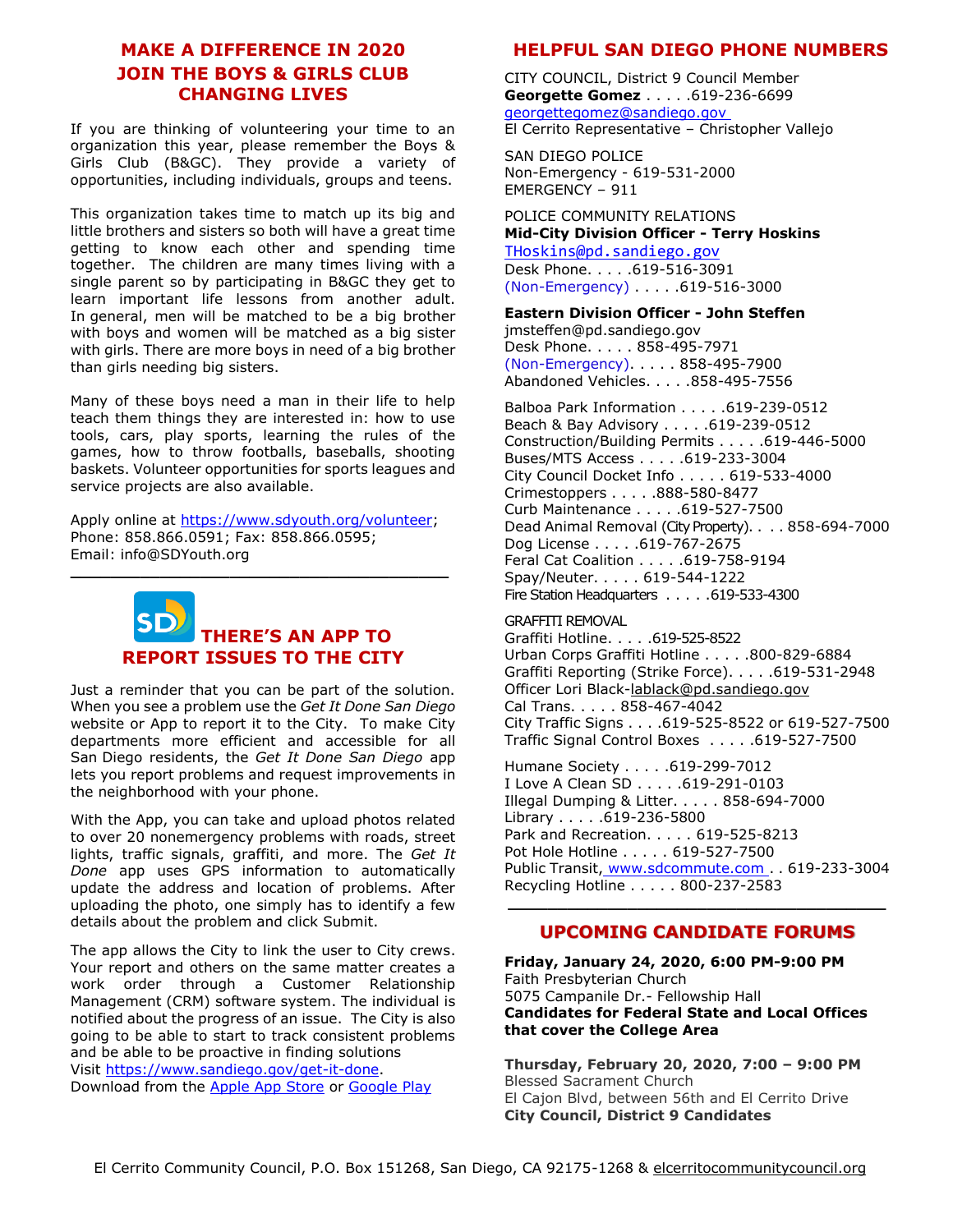# **PLEASE TAKE TIME TO REVIEW AND SEND COMMENTS ON COMPLETE COMMUNITIES AND MOBILITY CHOICES PLAN EIR**

**The City of San Diego's Draft Complete Communities: Mobility Choices Regulations and the associated Draft Environmental Impact Report (EIR).**

#### **COMMENTS DUE ON JANUARY 27, 2020**

The City of San Diego Mayor's office, on December 13, 2019, posted the draft EIR for the new Complete Communities Housing Solutions and Mobility Choices proposed amendments to the municipal code and land use and housing regulations. This plan does impact our El Cerrito neighborhood.

The draft Complete Communities: Mobility Choices Regulations and the associated Draft Environmental Impact Report (EIR) are available for review at this link:

[https://www.sandiego.gov/planning/programs/compl](https://www.sandiego.gov/planning/programs/completecommunities/housingsolutions) [etecommunities/housingsolutions](https://www.sandiego.gov/planning/programs/completecommunities/housingsolutions)

Comments on the Draft EIR must be received by January 27, 2020.

The deadline for comments on this EIR is the third or fourth week of this month. Not a lot of time to review something of this importance which was released during the holiday season when staff was not available to assist.

Each of us really should try our best to review the draft EIR and make comments. This document is almost 500 pages, the sooner you start the better.

## **HELP WITH THE HOMELESS COUNT JANUARY 23, 2020 \* 3:30 -8:00 AM**

**\_\_\_\_\_\_\_\_\_\_\_\_\_\_\_\_\_\_\_\_\_\_\_\_\_\_\_\_\_**

The Regional Task Force on the Homeless conducts an annual count and survey of homeless individuals throughout San Diego County called WeAllCount for a one day snapshot of where our unsheltered neighbors are living.

This is an engaged count to meet homeless community members where they are at that time. San Diego County's annual Point-in-Time Count campaign that helps the Regional Task Force to better understand the state of homelessness in our region in order to help individuals, veterans and families leave the streets.

This year that day is Thursday January 23, 2020. Volunteers meet starting at 3:30am and head out for counting 4:00am-8:00am at most deployment sites.

This effort has involved 1,600 volunteers countywide in the past, but this year more volunteers are being requested for a thorough count. This is an engaged count to meet our unsheltered neighbors where they

are at that time. What a great way to serve the community as it gives a voice to them and helps direct critical funding for housing and services.

To sign up and be a voice for our unsheltered neighbors please go to: [https://www.rtfhsd.org/get](https://www.rtfhsd.org/get-involved/weallcount/)[involved/weallcount/](https://www.rtfhsd.org/get-involved/weallcount/) If you have any questions please feel free to reach out

to [PITC@rtfhsd.org](mailto:PITC@rtfhsd.org)



## **THE BEAUTIFICATION COMMITTEE Next Clean-up is Saturday January 18th**

The El Cerrito Beautification Committee is doing a great job cleaning up the community. A million thanks to all who have participated in this group. Everyone in El Cerrito really should join in, our neighborhood is worth it. This can be a great adventure an eye-opening experience for the entire family.

The goal is to meet once a month for an hour & a half to two hours to clean up litter and overgrown weeds in areas. This is a fun way to meet neighbors and do something great for your community.

Our next work party is Saturday, January 18th, 8:30 a.m. Clean-up days are the Saturday after the community meeting. The group meets at the corner of 58th and Trojan Ave and work for no more than two hours.

Join the crew after the clean-up at Scrimshaw Coffee at 5542 El Cajon Blvd for a bite to eat and get a 10% discount.

If you'd like more information or would like to join in please call Lorna Zukas at 619-538-9689. If you can't make it this month but want to join in the future or if you have areas that you feel need clean-up, please email [elcerritocommunitycouncil@gmail.com.](mailto:elcerritocommunitycouncil@gmail.com)

# **\_\_\_\_\_\_\_\_\_\_\_\_\_\_\_\_\_\_\_\_\_\_\_\_\_\_\_\_\_\_\_\_\_\_\_\_\_\_ PLEASE CLEAN UP YOUR DOG'S POOP**

One of the big complaints we are hearing these days from people out and about in the neighborhood is that some of us are being bad dog owners.

We love to take our dogs for walks, but are not cleaning up after them. No matter how small or big your dog is, you have to take the time to clean up their messes.

El Cerrito Community Council, P.O. Box 151268, San Diego, CA 92175-1268 & elcerritocommunitycouncil.org